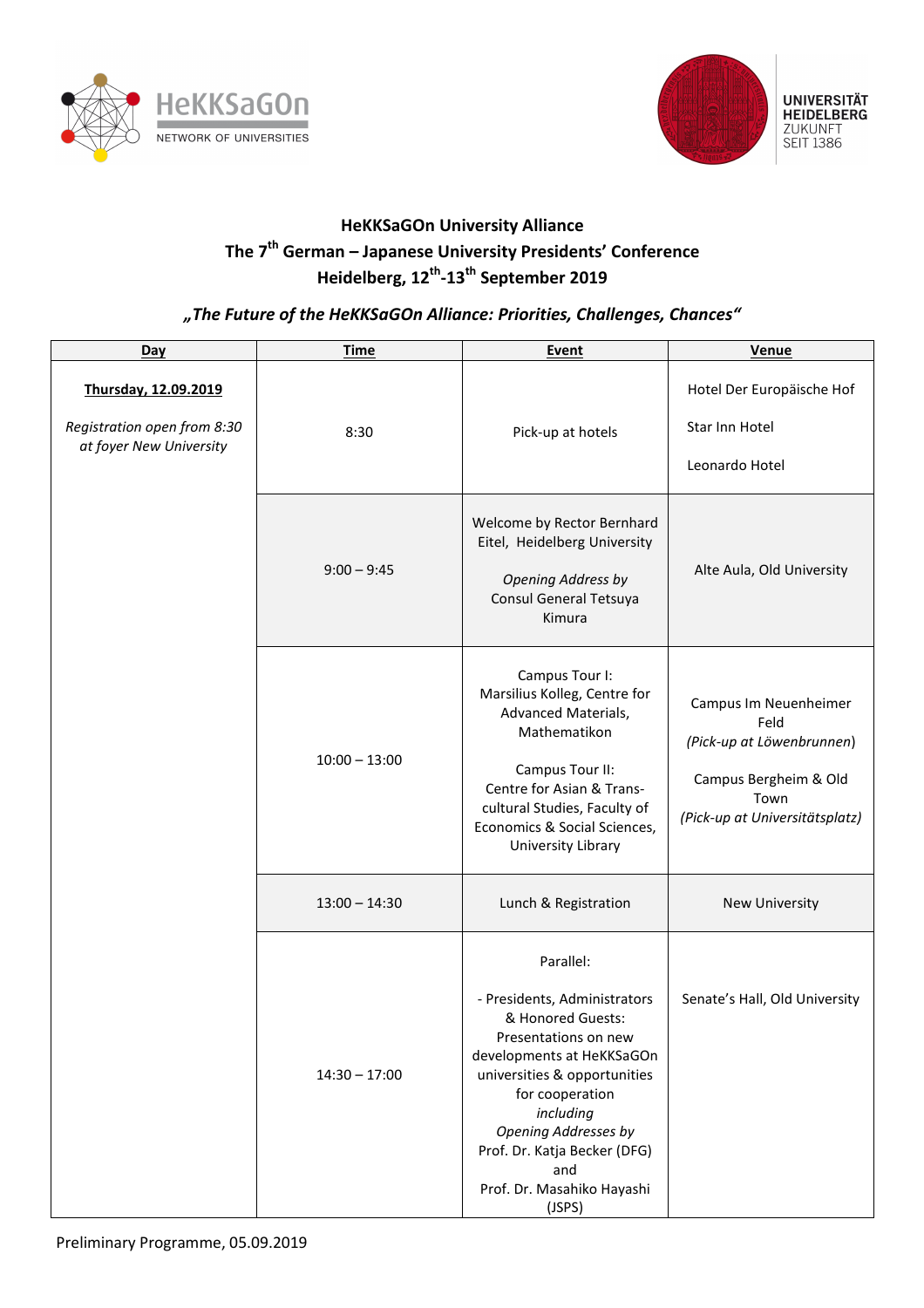





| Day                  | <b>Time</b>     | <b>Event</b>                                                                                                                                                                                                                                                   | <b>Venue</b>                                                                                                                                                                                                 |
|----------------------|-----------------|----------------------------------------------------------------------------------------------------------------------------------------------------------------------------------------------------------------------------------------------------------------|--------------------------------------------------------------------------------------------------------------------------------------------------------------------------------------------------------------|
| Thursday, 12.09.2019 | $14:30 - 17:00$ | Parallel:<br>- Working Groups<br>- Students' Workshop:<br>"HeKKSaGOn for Future: How<br>can the Japanese-German<br>university network contribute<br>to sustainable development?"                                                                               | New University<br>Department of Romance<br><b>Studies</b>                                                                                                                                                    |
|                      | $17:00 - 18:15$ | <b>Break</b><br><b>Optional: Transfers to hotels</b>                                                                                                                                                                                                           | Hotel Der Europäische Hof<br>Star Inn Hotel<br>Leonardo Hotel                                                                                                                                                |
|                      | 18:15           | Pick-up at hotels                                                                                                                                                                                                                                              | For guests who are not using<br>the bus transfer from one of<br>the hotels a short walk will be<br>accompanied by one of<br>Heidelberg University's staff<br>members starting in front of<br>New University. |
|                      | $18:30 - 21:30$ | River Boat Tour and Dinner<br>Toasts of Presidents and Vice-<br>Presidents:<br>Rector Bernhard Eitel,<br><b>Heidelberg University</b><br>President Shojiro Nishio,<br>Osaka University<br>Vice-President Thomas Hirth,<br>Karlsruhe Institute of<br>Technology | Aboard the "MS Alt<br>Heidelberg"<br>Landing Place:<br>Kongresshaus/Stadthalle<br>Neckarstaden 25<br>69117 Heidelberg                                                                                        |
|                      | 21:30           | Transfer to hotels                                                                                                                                                                                                                                             | Hotel Der Europäische Hof<br>Star Inn Hotel<br>Leonardo Hotel                                                                                                                                                |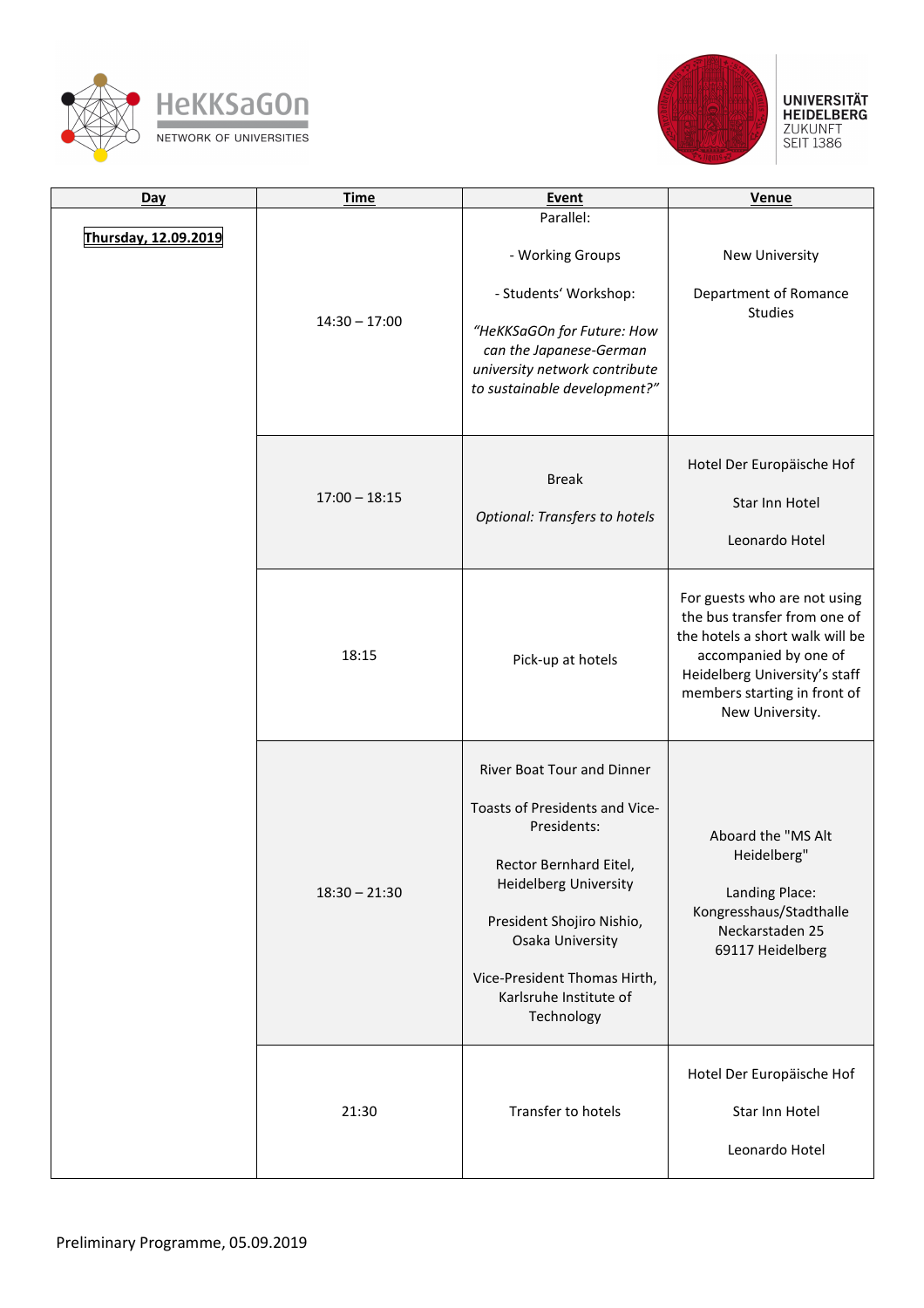



| Day                | <b>Time</b>     | Event                                                                                                                                                                                                                                                                                    | Venue                                                                                      |
|--------------------|-----------------|------------------------------------------------------------------------------------------------------------------------------------------------------------------------------------------------------------------------------------------------------------------------------------------|--------------------------------------------------------------------------------------------|
| Friday, 13.09.2019 | 8:30            | Pick-up at hotels                                                                                                                                                                                                                                                                        | Hotel Der Europäische Hof<br>Star Inn Hotel<br>Leonardo Hotel                              |
|                    | $9:00 - 11:00$  | Parallel:<br>- Closed Presidents' Meeting<br>- Working Groups<br>- Students' Workshop:<br>"HeKKSaGOn for Future: How<br>can the Japanese-German<br>university network contribute<br>to sustainable development?"                                                                         | Senate's Hall, Old University<br>New University<br>Department of Romance<br><b>Studies</b> |
|                    | $11:00 - 12:30$ | Parallel:<br>- Presidents & Honored<br>Guests: Transfer to<br>Philosophers' Walk, photo,<br>walk back to Old Town<br>- Working Groups<br>- Students' Workshop:<br>"HeKKSaGOn for Future: How<br>can the Japanese-German<br>university network contribute<br>to sustainable development?" | Pick-up at Old University<br>New University<br>Department of Romance<br><b>Studies</b>     |
|                    | $12:30 - 13:45$ | Lunch                                                                                                                                                                                                                                                                                    | New University                                                                             |
|                    | $13:45 - 14:00$ | Group Photo                                                                                                                                                                                                                                                                              | New University                                                                             |
|                    | $14:00 - 15:40$ | Plenary Meeting:<br>- Presentation of students<br>- Presentations of Working<br>Groups                                                                                                                                                                                                   | Alte Aula, Old University                                                                  |